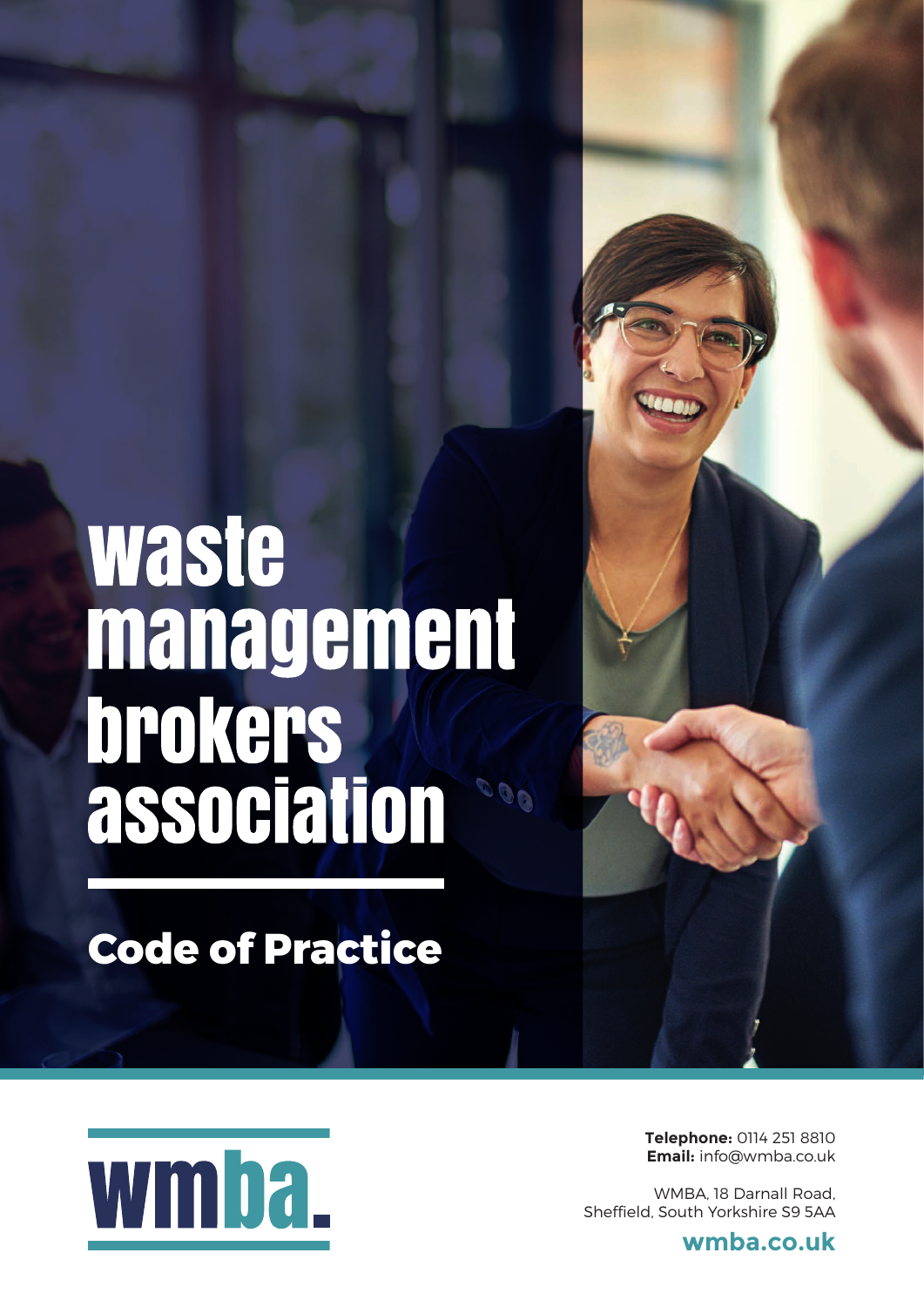# **Contents. Code of Practice**

| <b>01. General Requirements</b>               | 3       |
|-----------------------------------------------|---------|
| <b>02. Service Provision</b>                  | 4       |
| 03. Compliance                                | 6       |
| 04. Contractor Selection and Monitoring       | 7       |
| <b>05. Contractor Requirements</b>            | 9       |
| 06. Billing                                   | 11      |
| 07. Staff                                     | $12 \,$ |
| <b>08. Complaints Handling</b>                | 13      |
| 09. Co-operation with Enforcement Authorities | 14      |
| 10. Advertising                               | 15      |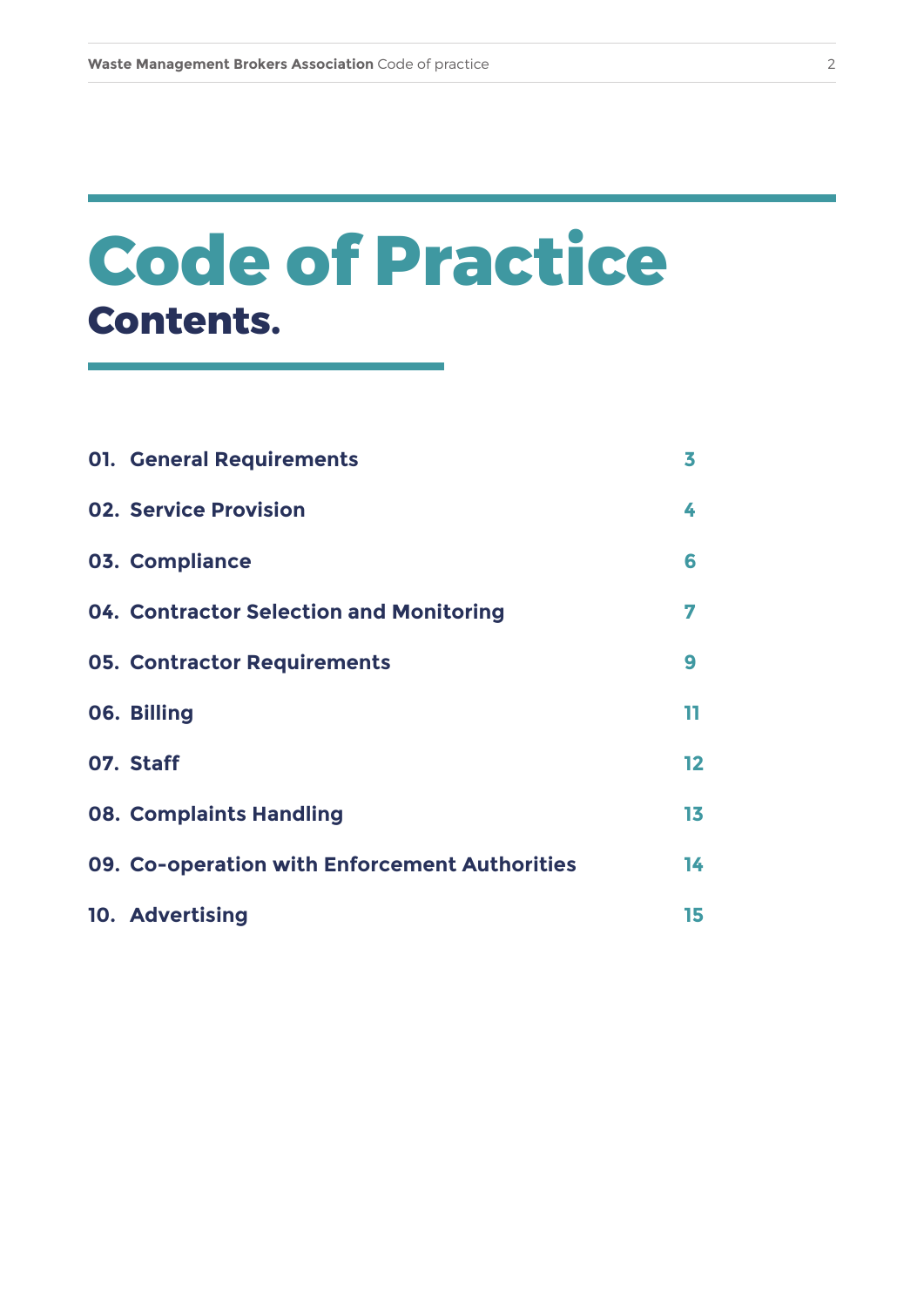#### **1. General Requirements.**

**1.1** All members of the Waste Management Brokers Association (WMBA) shall comply with the requirements of this Code of Practice in entirety as it relates to all of their business practices. It is designed to offer a clear, transparent, efficient and mutually beneficial way of working between all of the waste management stakeholders- Customers, Waste Management Brokers, Waste Contractors and Enforcement Authorities.

**1.2** The Code of Practice may be amended by agreement of the Core Committee and all members will be advised of changes and, where appropriate, any implementation deadlines. Members will always operate to the latest version of the Code of Practice.

**1.3** In the unlikely event that any WMBA Member is found to be in breach of this Code of Practice, the WMBA Committee will review any evidence and instigate appropriate and commensurate action to rectify any deficiency. In extreme cases, or where the Member does not fully co-operate in supplying information or implementing agreed actions, the Committee may remove the member from the WMBA.

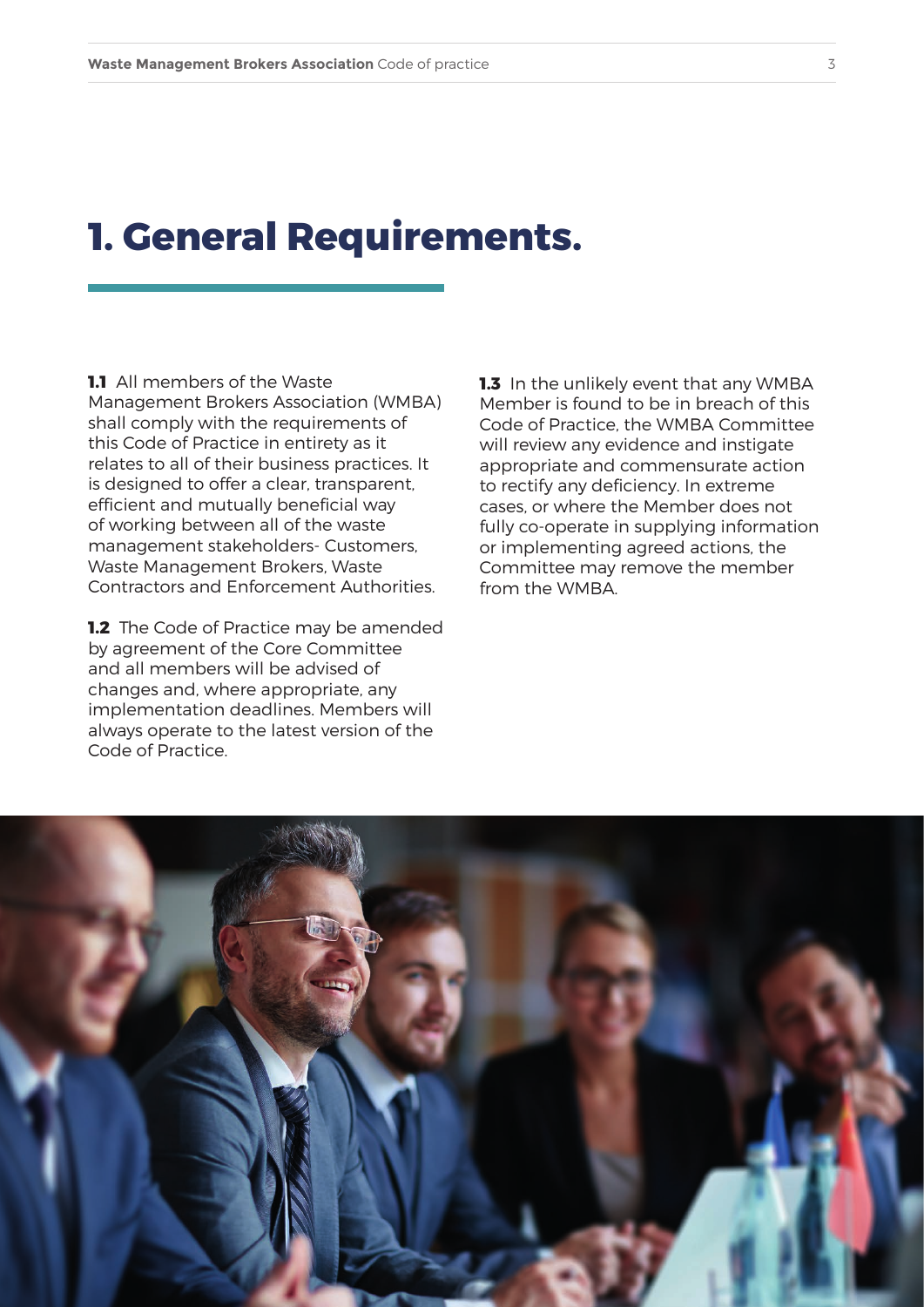#### **2. Service Provision.**

**2.1** WMBA Members will provide Customers with flexibility and choice of service provision, insofar as alignment with existing scheduled services accommodate. Flexibility extends to:

- **•** Timely delivery, removal and exchange of waste containers
- **•** Ensuring the production of the waste stream is matched to its efficient removal in terms of size of container, type of container, number of containers and collection frequency.

**2.2** Services may be offered on the basis of:

- **•** Scheduled repeat services at an agreed frequency
- **•** On request services, where the Customer calls in for a collection of a container already delivered to site
- **•** One off site collections

**2.3** Members will confirm whether any additional or special charges are liable to be incurred prior to their implementation. This will include:

- **•** Charges for contaminated waste that must be downgraded
- **•** Excessive weight charges for overloaded containers
- **•** Missed collection charges (see 2.4)
- **•** Container or equipment rental charges
- **•** Additional documentation or administration charges
- **•** Special disposal charges

Wherever practicable, photographic evidence will be provided to support charges for contamination, excess weight or missed collection outside of the control of the contractor.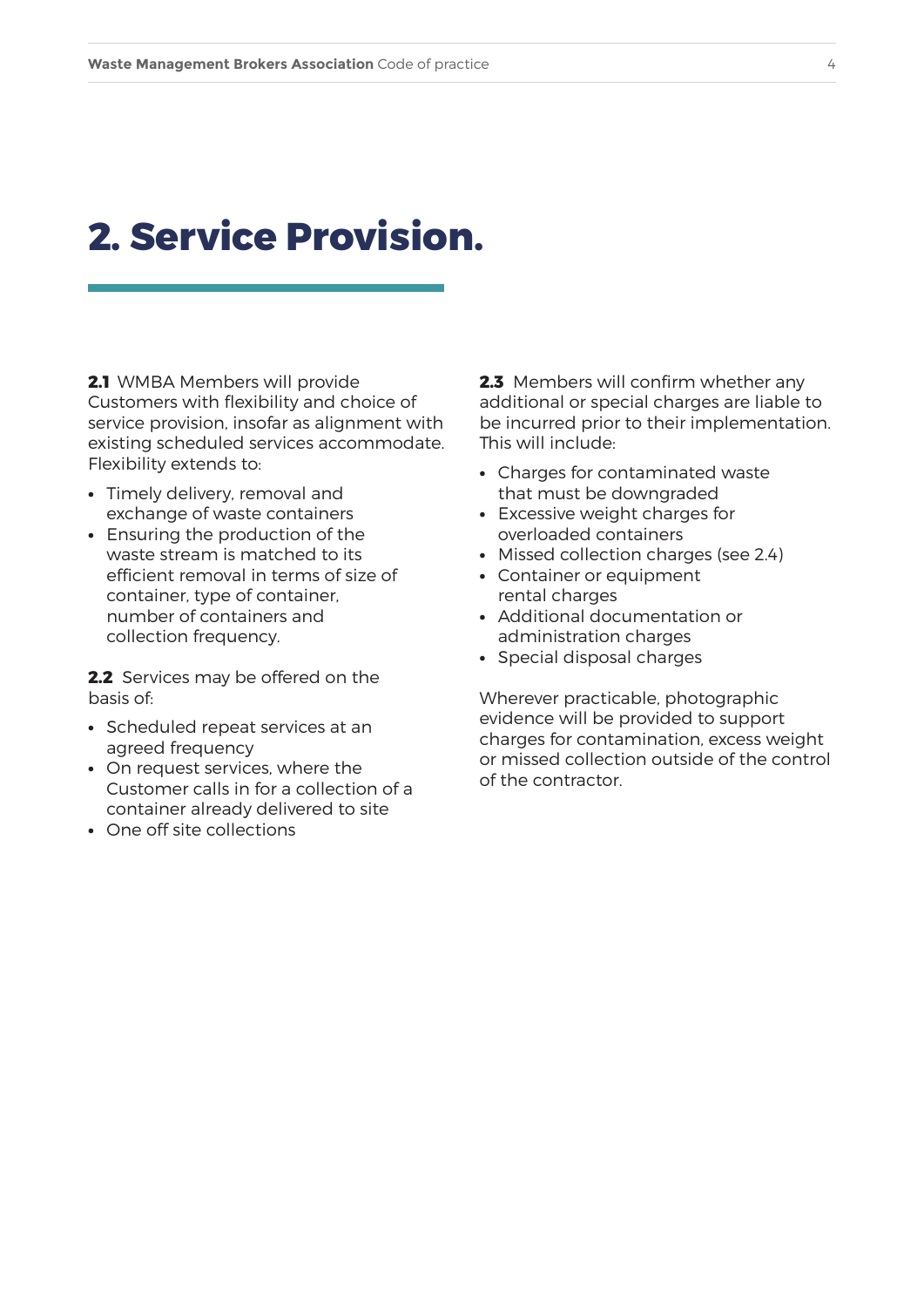#### **2. Service Provision.**

**2.4** Missed collections occur for a number of reasons, some within the control of the contractor and some not. Where a collection is missed for any reason, the member will agree a new collection date as soon as practicable with the Customer. If the missed collection is due to the Customer not providing reasonable site access within the agreed timeframe and the contractor has incurred a wasted journey as a consequence, a waste journey charge may be applied up to the value of the maximum agreed rate for the service concerned.

**2.5** The Member will fully explain and give clear practical advice to assist the Customer to understand the work required and being offered in order to complete the agreed work, which will be confirmed in writing if requested.

**2.6** The Member will ensure that all documentation, particularly that relating to Duty of Care requirements, is completed fully and correctly for each consignment of waste removed. Traceable records will be retained to allow copies of documentation to be produced for any statutory or agreed retention periods.

**2.7** All terms and conditions of business will be written in plain English and be available upon request.

**2.8** Where a quotation is given, this will be supplied in writing as a breakdown of the firm agreed price to complete the work requested based on the information concerning waste type, quantities, site location and access provided by the Customer.

**2.9** If during the performance of the service provision, it becomes apparent that additional time and/or equipment will be necessary to address consequential/additional needs not previously recognised, the member will contact the Customer for authorisation prior to commencement of this additional work. The Customer has the opportunity to accept and agree a new completion time/date, or decline and exercise the right to cancel the service.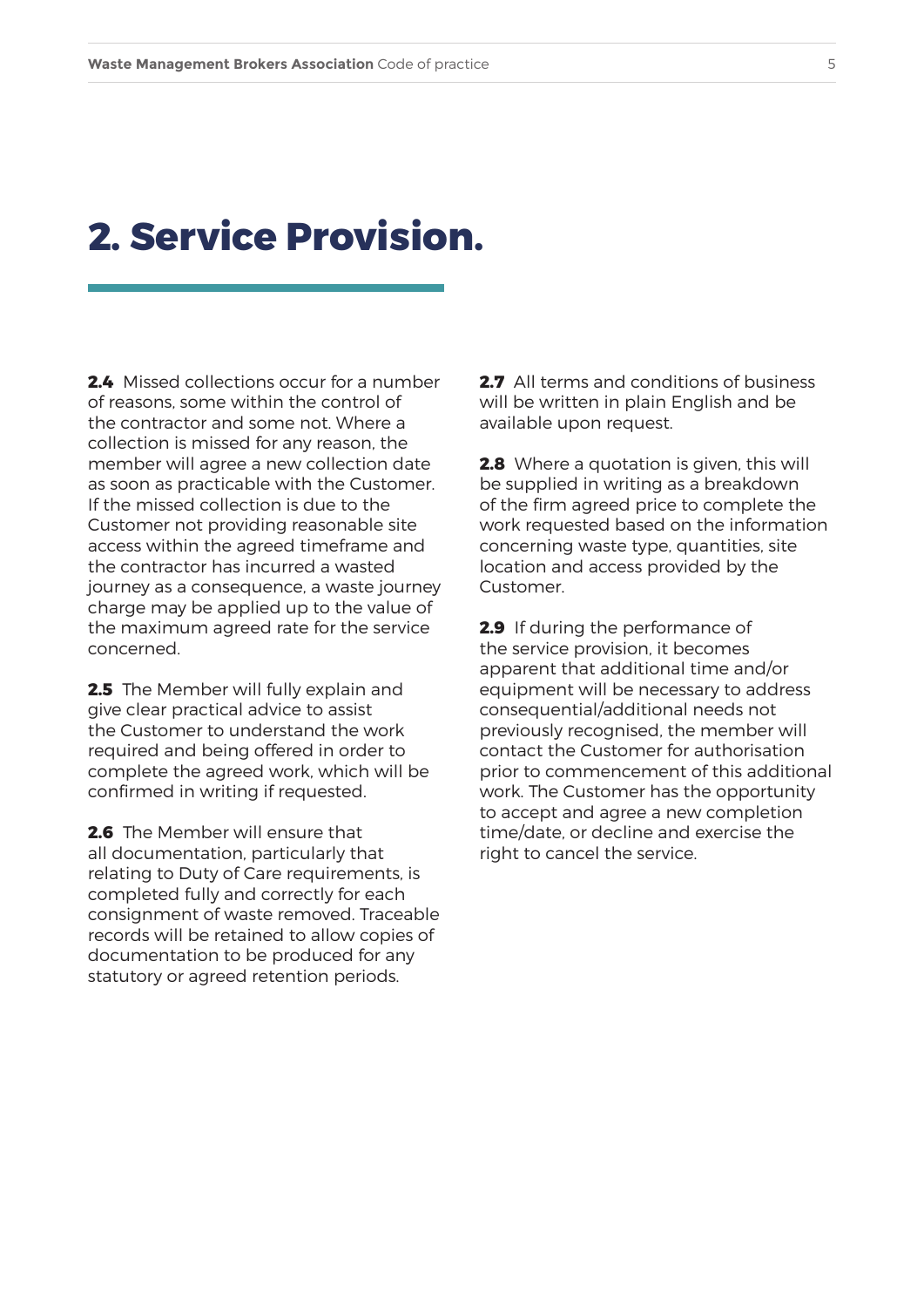#### **3. Compliance.**

**3.1** Members will comply with all applicable Acts and Regulations relevant to service provision, road traffic, environmental management and health and safety management.

**3.2** Members will have a valid Waste Management Brokers Certificate issued by the Enforcement Authority of the Country of operation.

**3.3** Members will have suitable and sufficient levels of employer liability, public and product liability and professional indemnity insurances at all times.

**3.4** Members are responsible for ensuring that all Contractors used for service provision are fully compliant with applicable legislation. See Section 4 for further details.

**3.5** Members are responsible for ensuring that all Contractors used for service provision have acceptable levels of environmental and health and safety management. See Section 4 for details.

**3.6** Members shall have management systems in place to initially approve Contractors based on service delivery and compliance criteria as well as monitor their on-going compliance and service delivery performance.

**3.7** When specified by the Customer, the Member shall select Contractors on their ability to deliver stated environmental objectives which may include maximum recycling capability and maximum landfill diversion.

**3.8** When specified by the Customer, the Member shall provide waste management reports in an agreed format and at an agreed frequency.

**3.9** The Member will remain responsible at all times for ensuring the quality and compliance of any Contractor work carried out under the service provision.

**3.10** The Member will promptly and effectively respond to any questions from the Customer regarding the completed work and swiftly investigate any issues with the work or service delivery.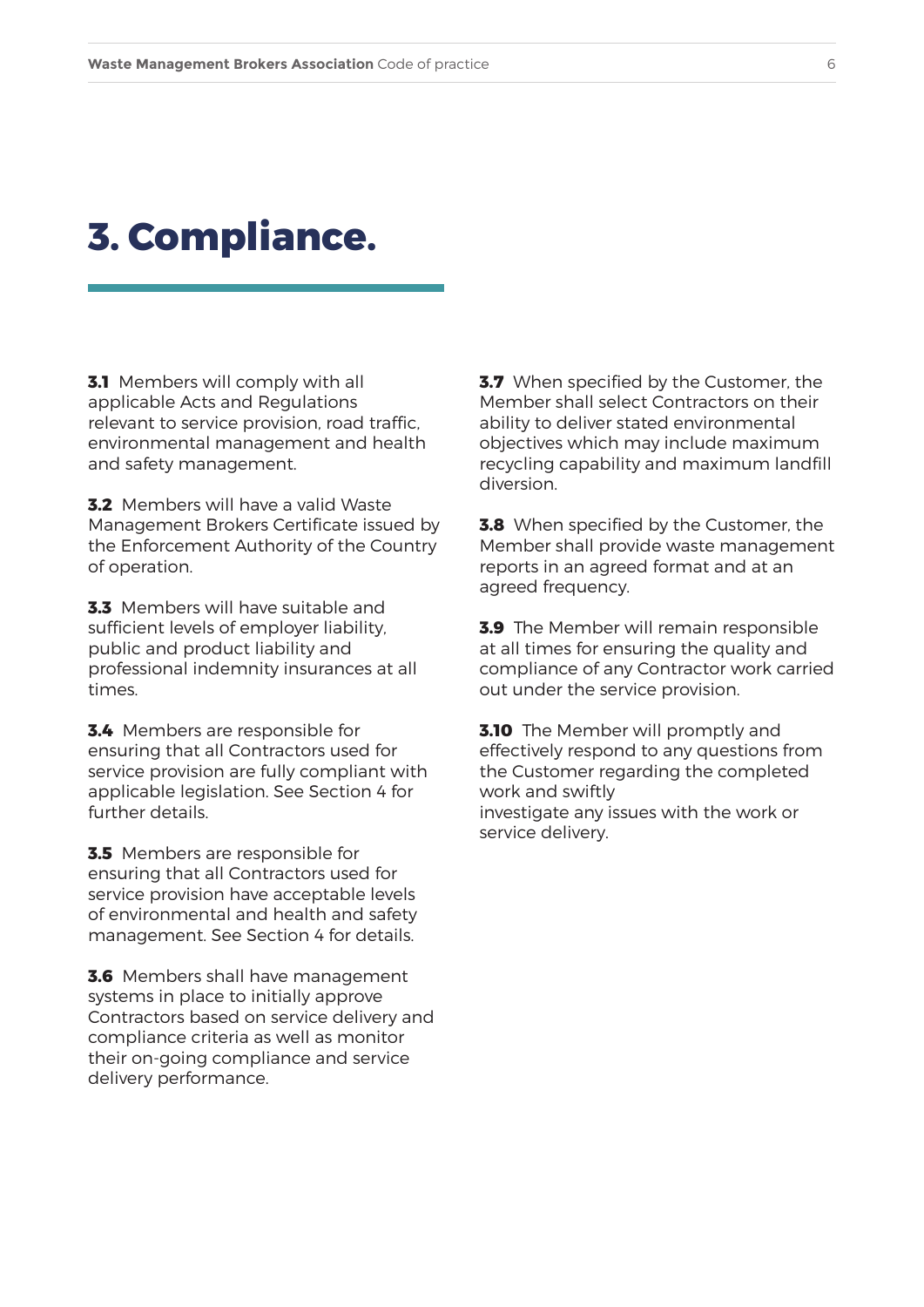## **4. Contractor Selection and Monitoring.**

**4.1** Members will select service delivery Contractors based on performance criteria, including:

- **•** Copies of current waste carrier licences issued by the Enforcement Authority of the operating Country
- **•** Details of the site licences/ exemptions or permits for all waste storage, processing or disposal sites which cover all necessary waste types
- **•** Provision of complete and correct waste transfer and consignment note documentation
- **•** Provision of accurate waste weights using calibrated weighing equipment for waste that is weighed
- **•** Compliance with all applicable quality, environmental, health and safety and road transport legislation
- **•** Application of the proximity principle so far as practicable to minimise waste collection and onward journey distances
- **•** Adequate levels of suitable and sufficient employer liability, public and product liability and professional indemnity insurances at all times
- **•** Proven levels of waste recycling and recovery to enable maximum recycling and minimum landfill options to be selected
- **•** Adequate levels of quality, environmental and health and safety management

**4.2** Members shall never use a Contractor unless the availability of suitable, complete and valid waste carrier licences and waste treatment destination licences have been verified prior to any waste collection.

**4.3** Members will continuously monitor the conformance of the selected contractors with the requirements of this code of practice as well as any contractual conditions placed on them by the Member or indirectly by the Customer. Monitoring will include:

- **•** Availability of compliance documentation
- **•** Timely provision of accurate management information and data
- **•** Evidence of suitable and sufficient levels of service quality, environmental and health and safety management and performance.
- **•** Audits of Contractor premises and operations
- **•** Audits of Contractor operations on Customer premises
- **•** Customer and Contractor site accident and incident records
- **•** Customer feedback and complaints relating to Contractor performance
- **•** Enforcement authority actions against the Contractor

**4.4** Where monitoring indicates that Contractor performance does not meet required standards, the Member shall advise the Contractor of the deficiency. Suitable corrective action and timescales shall be agreed and then monitored to ensure it is effective and the deficiency has been resolved.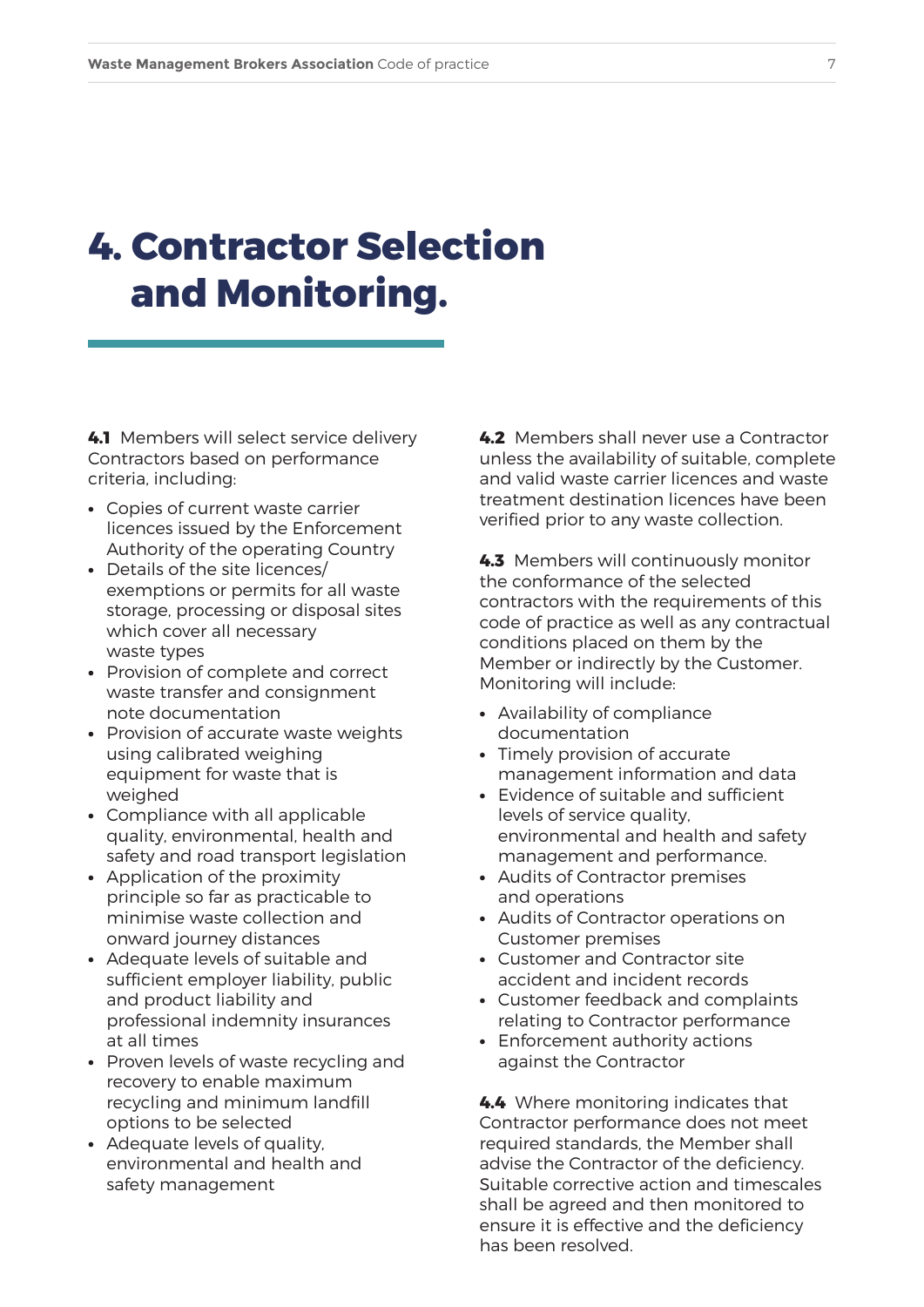## **4. Contractor Selection and Monitoring.**

**4.5** Contractors who:

- **•** Fail to provide requested documentation or information within a reasonable timescale
- **•** Refuse to participate in site audits
- **•** Fail to take effective corrective action when requested
- **•** Give rise to serious concern about quality, environmental or safety management
	- may have appropriate action taken by the Member which may include removal from the preferred Contractor list and transfer of all services.

**4.6** Members will maintain suitable and traceable records to demonstrate Contractor selection and monitoring, including audit reports. These shall be presented to Customers or Enforcement Authorities upon request.

**4.7** Members will process all Contractor payments in a timely manner upon receipt of a complete and correct invoice which clearly shows all charges. Payments will generally be in accordance with agreed terms and conditions.

Any credit notes raised by a Contractor as a result of underpayment, with suitable justification, will be processed by the Member in a timely manner. Part payment may be agreed by both parties until the discrepancy is resolved and then final settlement reached. The Member shall work to resolve all genuine queries in a reasonable timescale and ensure that adequate communication with the Contractor is maintained.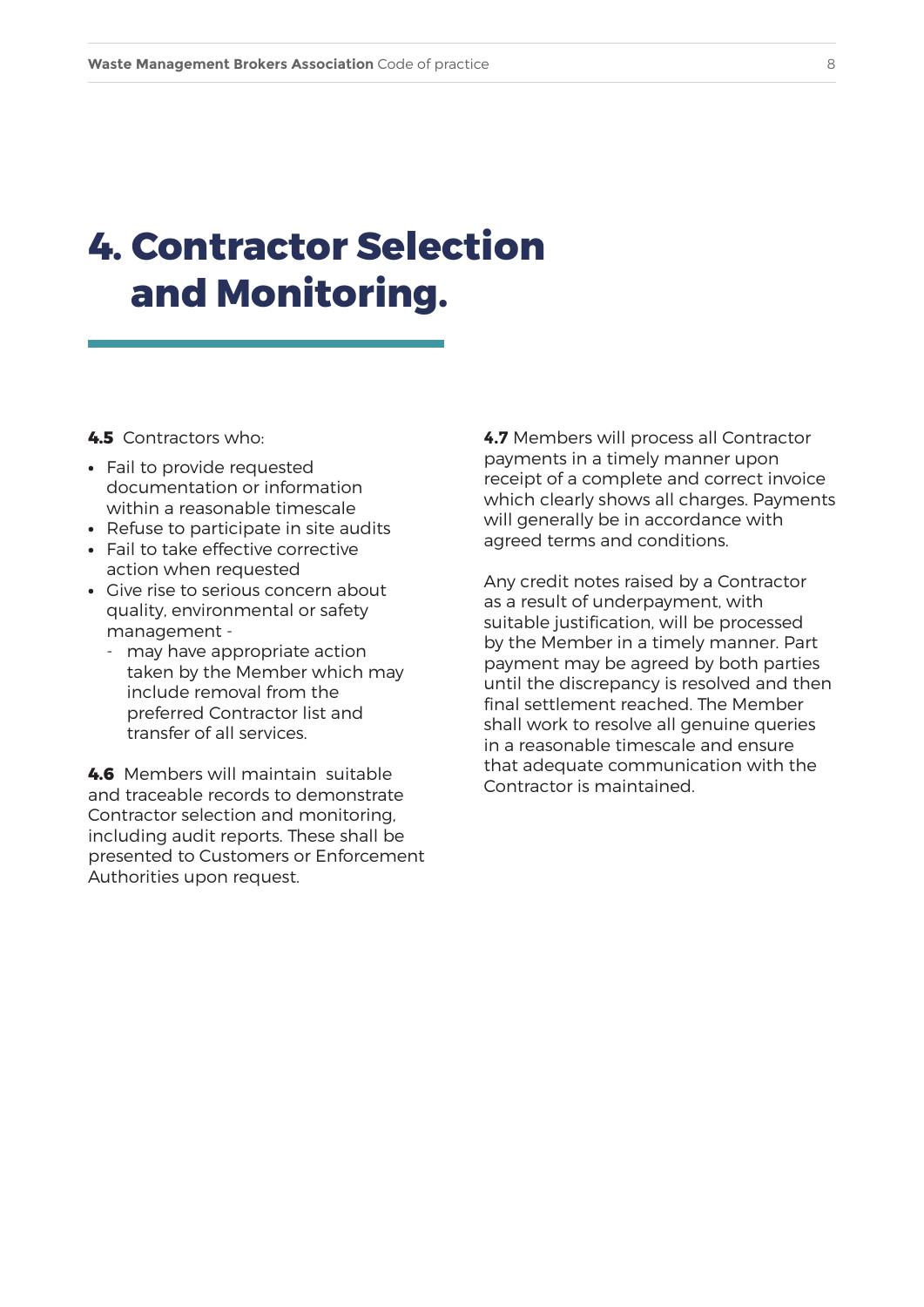#### **5. Contractor Requirements.**

**5.1** Contractors provide all outsourced waste collection, storage, transportation and onward processing from the Member and therefore their performance is crucial to the service offering.

**5.2** Contractors will make every reasonable effort to provide all agreed services for all waste streams.

**5.3** Contractors will ensure they have valid Waste Carrier Licences and valid Waste Management Licences for all waste destination end points used.

**5.4** As soon as it becomes apparent that a service is going to be missed for any reason, the Contractor will contact the Member. the Member will then contact the Customer to advise and arrange an alternative collection.

**5.5** Contractors shall comply with declared objectives for the quantities of waste types that are recycled, recovered and diverted from landfill.

**5.6** The Contractor shall only apply charges for waste contamination or overweight containers, or any other additional charges, that have been agreed beforehand and shall provide photographic or other evidence of the need to supply such charges.

**5.7** The Contractor shall ensure that health and safety is managed at all times and especially whilst on Customer premises. This shall include safe systems of work and procedures for:

- **•** Awareness of site rules and procedures and full compliance with these
- **•** Provision of waste containers that are suitable, of sound construction and in good working condition
- **•** Careful unloading and loading of all waste containers
- **•** Inspections and maintenance of vehicles and associated lifting equipment in accordance with statutory requirements and good practice
- **•** Driver health and safety training and awareness
- **•** Compliance with site accident and incident reporting procedures
- **•** Awareness and correct handling of waste streams especially hazardous and offensive waste types
- **•** Clearing up any spillage of waste and leaving the site in a clean and tidy condition

**5.8** Contractors shall have completed suitable and sufficient risk assessment of site collection activities and the driver shall be aware of the significant findings of these and any control measures required to mitigate risks.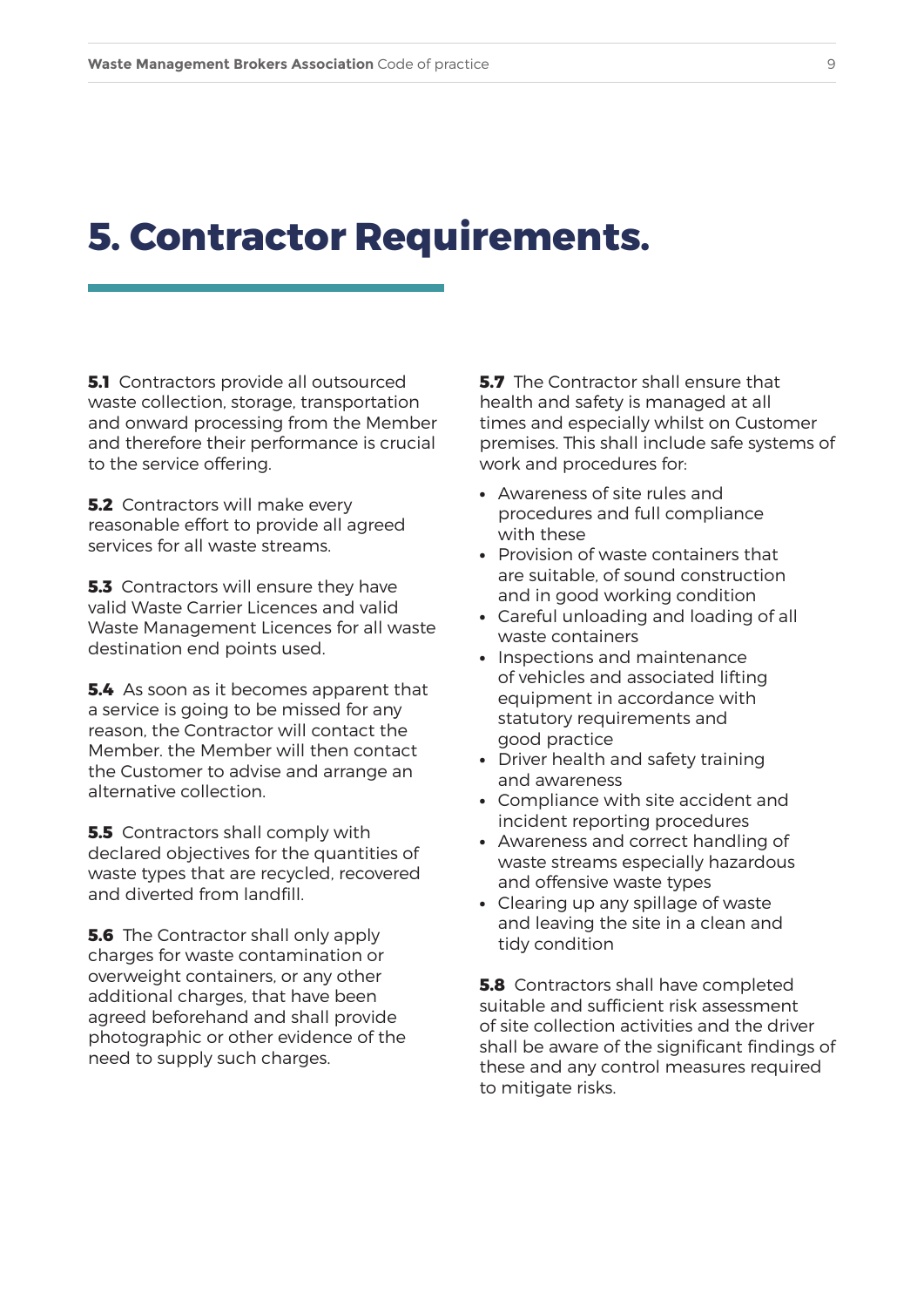#### **5. Contractor Requirements.**

**5.9** Contractors shall complete all required documentation including all Duty of Care documents for waste transfer notes and consignment notes and distribute these correctly

**5.10** Contractors shall provide copies of all statutory, quality, environmental and health and safety documentation upon request from a Member in a timely manner

**5.11** Contractors shall advise Members as soon as practicable of any injury to any party or damage to any equipment whilst on Customer premises. Contractors shall comply fully with any subsequent investigation.

**5.12** Contractors shall agree to any site audits either at their own site or whilst operating on Customer premises upon request by a Member.

**5.13** For collected waste that is weighed, the Contractor will provide accurate weight details within a reasonable timescale of collection. The timescale will be agreed with the Member. Weighing equipment used shall be calibrated at a frequency to confirm its accuracy at all times.

**5.14** Contractors are expected to be co-operative, courteous and helpful with Customers and Members at all times.

**5.15** Contractors may be requested to sign up to a service agreement by a Member. The service agreement may include requirements taken from this Code of Practice, additional requirements stipulated by the Member or specific contractual requirements. Contractors are expected to sign up to the service agreement which may be used to monitor their performance.

5.16 Contractors shall advise Members as soon as practicable of any change in their status that may affect any collection, transportation or processing operations. In particular, this includes any enforcement action by any of the Enforcement Agencies.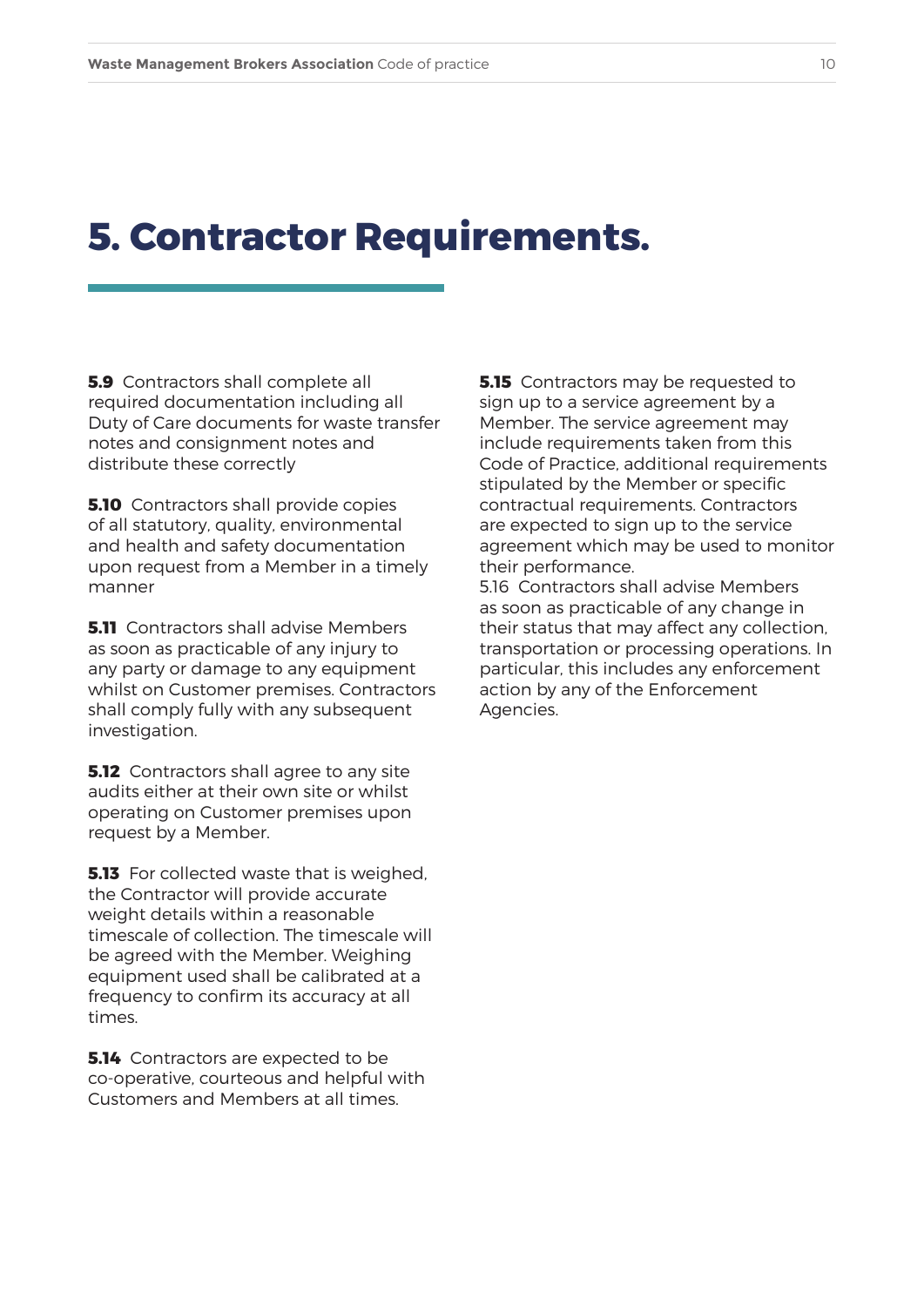#### **6. Billing.**

**6.1** Member prices will be clear and show any additional charges, including the cost of disposal and any administration or documentation charges.

**6.2** Where a quotation is given this will be as a firm, agreed price to complete the agreed work and will be clearly stated at the time of booking.

**6.3** If during the performance of the agreed work, it becomes apparent that additional time, labour or parts will be necessary to address consequential or additional needs not previously recognised, the accredited business will contact you for your authorisation prior to commencement of the proposed additional work.

**6.4** Members will invoice Customers at an agreed frequency with clear terms and conditions for payment. The invoice shall be clear and all charges shall be clearly linked to the service provided, site and date. Any Purchase Order or other unique reference required by the Customer shall be clear on the invoice.

**6.5** Any rebate arrangements shall be agreed in advance and processed in a timely manner. The documentation shall make it clear to what the rebated material relates.

**6.6** Members will pay Contractors in accordance with agreed payment terms upon production of a complete, accurate, correct and traceable invoice for services carried out.

**6.7** Where an invoicing error has been made with a Customer invoice, the Member shall raise a credit note in a timely manner to ensure the accounts are balanced and correct.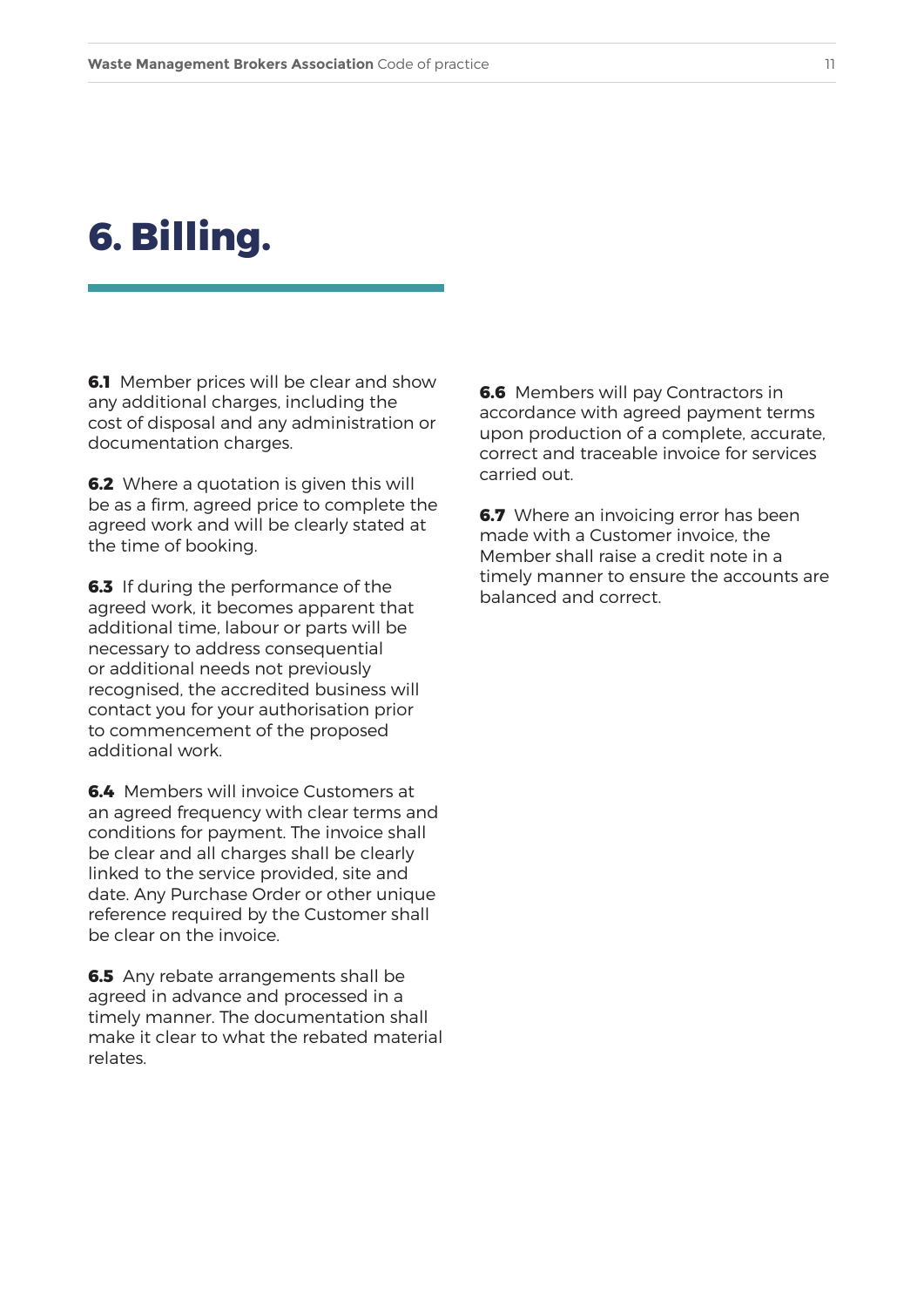#### **7. Staff.**

**7.1** Member staff will be competent to undertake their duties and responsibilities based on:

- **•** Suitable education
- **•** Necessary qualifications
- **•** Training and on-going development
- **•** Relevant experience
- **•** A working knowledge of the Member's management systems, policies and procedures
- **•** A working knowledge of this Code of Practice

**7.2** Trainees shall be supervised throughout their formal induction process until deemed to be competent.

**7.3** Staff will be courteous, approachable and helpful to Customers at all times.

**7.4** Staff will communicate clearly and not use technical jargon or terminology without offering to explain it fully.

**7.5** Records of staff induction and training shall be maintained as well as periodic audits of training needs.

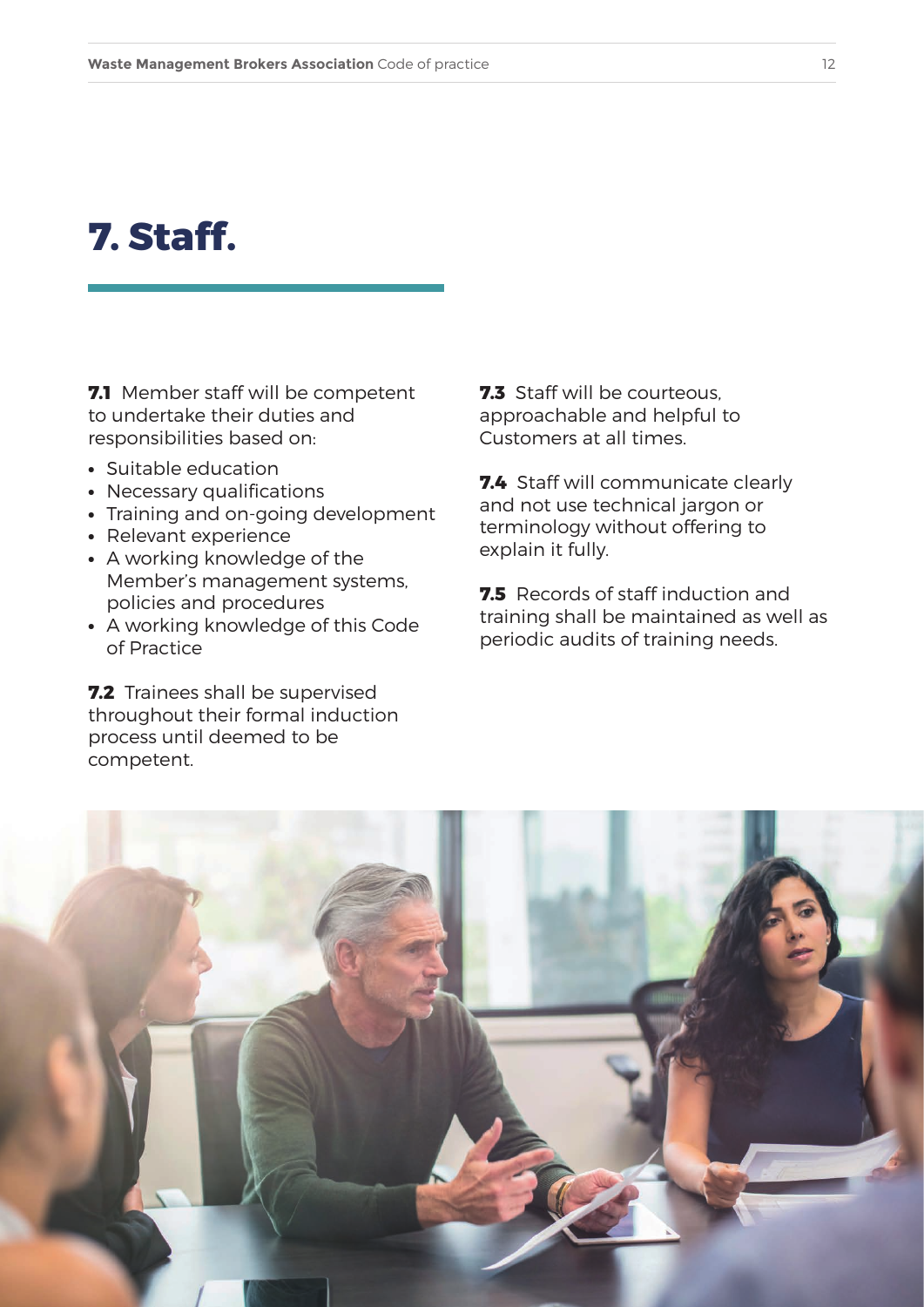#### **8. Complaints Handling.**

**8.1** The member will take effective, immediate action in order to ensure that the complainant receives a fair and timely response to any complaint.

**8.2** The member will have in place arrangements for the recording, investigation, handling and resolution of complaints and details of the complaints procedure will be made available to Customers on request. Where the complaints handling system is computerbased, the ability to provide a durable copy of the complaints record is required.

**8.3** After a reasonable time has passed from receipt of complaint to allow investigation, the Customer will be advised of the outcome and what remedial action and/or compensation is offered.

**8.4** In the event that the complaint remains unresolved, the member will have an escalation procedure to allow the complaint to be raised with a higher level of authority within the Member business.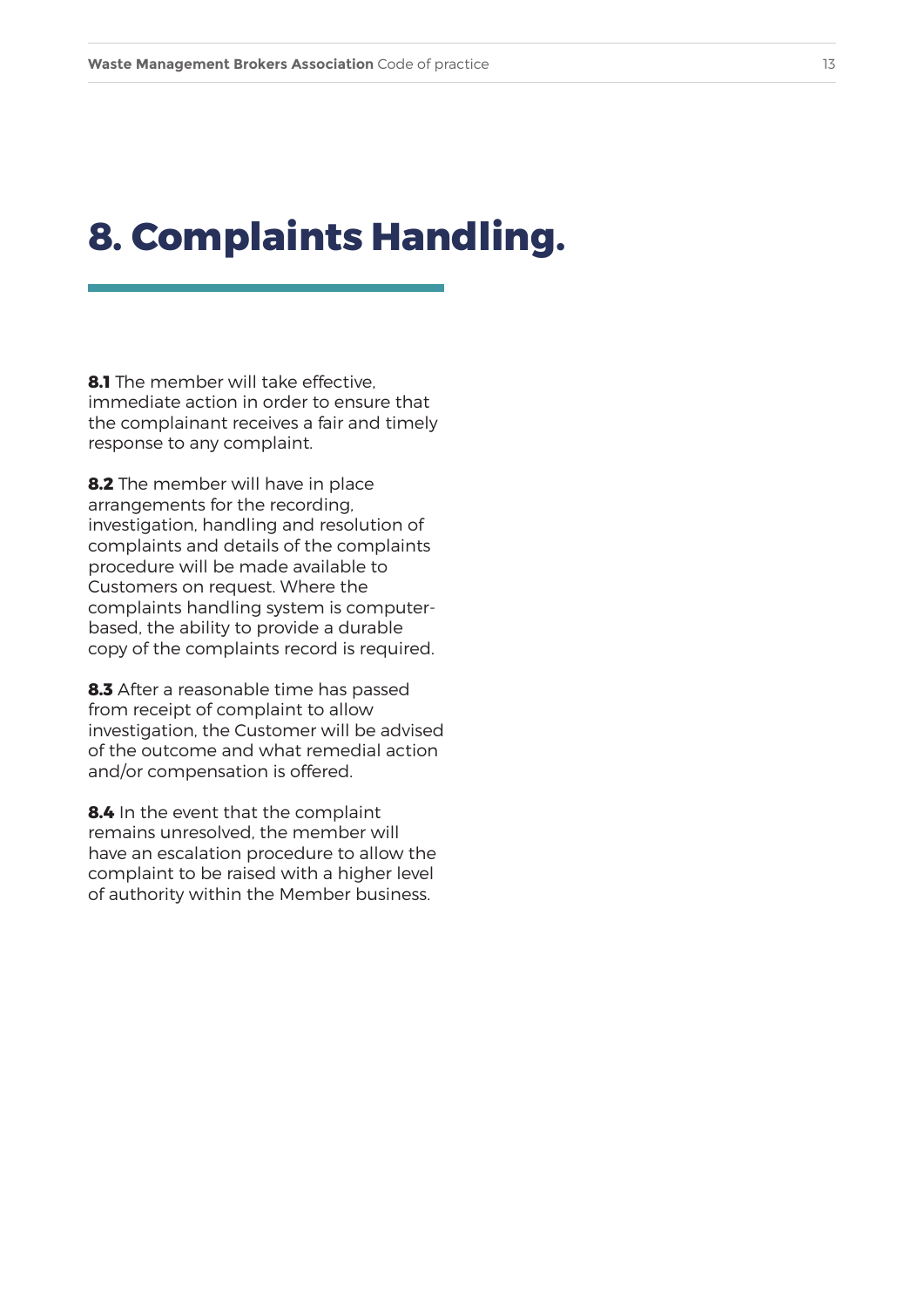# **9. Co-operation with Enforcement Authorities.**

**9.1** The WMBA fully appreciates the role played in service provision, environmental and safety management by Enforcement Authorities such as Environment Agency, Natural Resources Wales, Scottish Environmental Protection Agency, Northern Ireland Environment Agency, Health and Safety Executive, Local Authority Environmental Health Officers, Highways Agency, Trading Standards and Fire and Rescue Services.

**9.2** Members are expected to provide full co-operation and assistance to all enforcement authorities in carrying out their duties. Members will provide any requested documents, statements, records or other materials required by any Enforcement Officer in a timely manner.

**9.3** Members are expected to advise the WMBA of any significant enforcement action either on an individual or corporate basis. Serious malpractice or breach of legislative requirements may result in suspension of WMBA membership.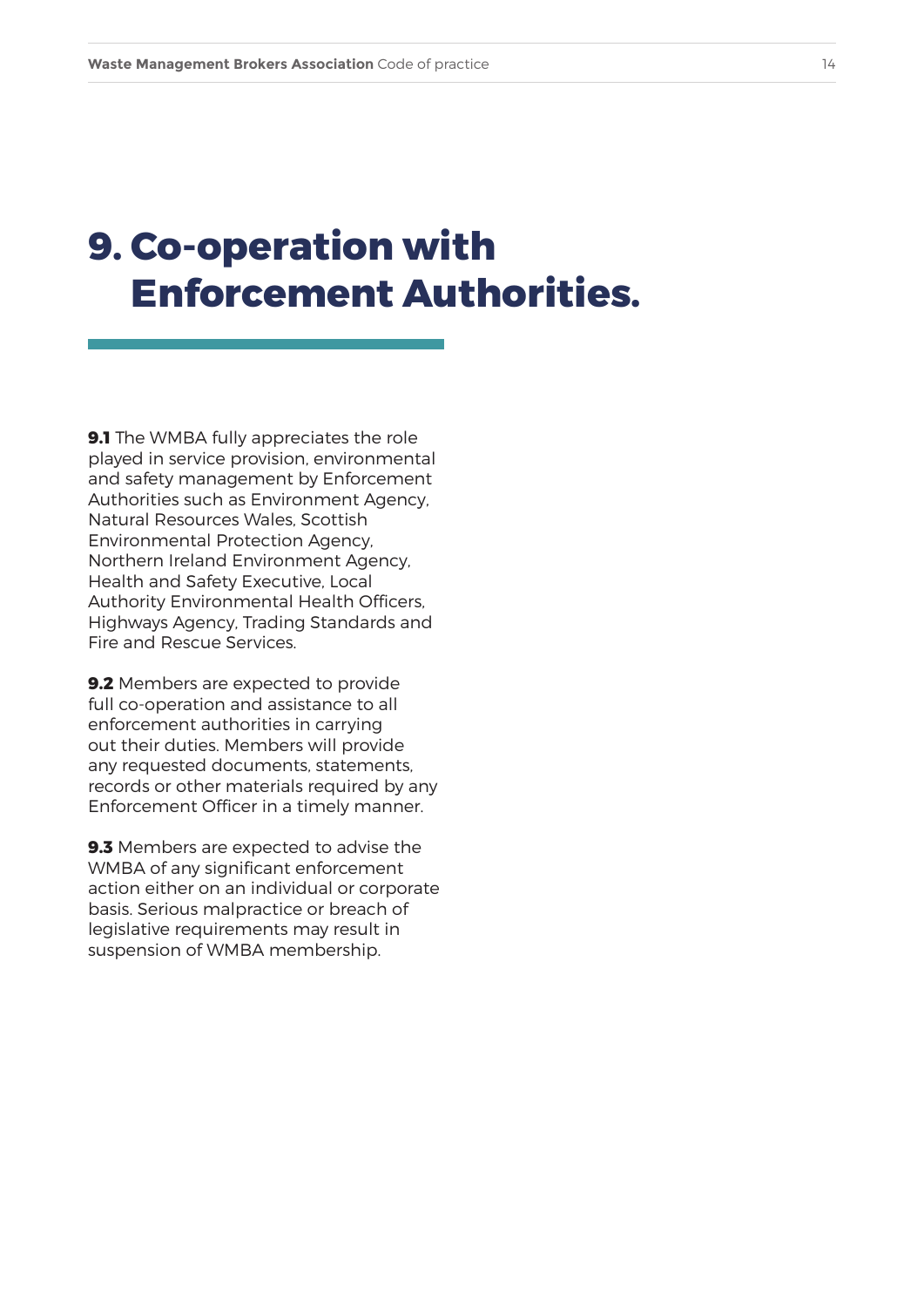#### **10. Advertising.**

**10.1** Any advertisements, promotions or any other publications or communications, whether in writing or otherwise, will not contain any content which is likely to mislead Customers or potential Customers or be misunderstood.

**10.2** Any advertisements, promotions and other publications or communications will comply with the requirements of applicable legislation along with the codes, regulations and rulings of relevant organisations or associations.

**10.3** Members will use the WMBA logo in accordance with any rules and limitations including where it may be used, colours and sizes.

The use of the logo shall be terminated by any member that resigns or is removed from WMBA membership.

**10.4** In the unlikely event that any accredited business is found breaching any legislation, codes, regulations or rulings relating to advertising, or is convicted of an offence relating to advertisements for services and/or repairs, that accredited business will be deemed to be in breach of the WMBA Code of Practice and appropriate action will be taken.